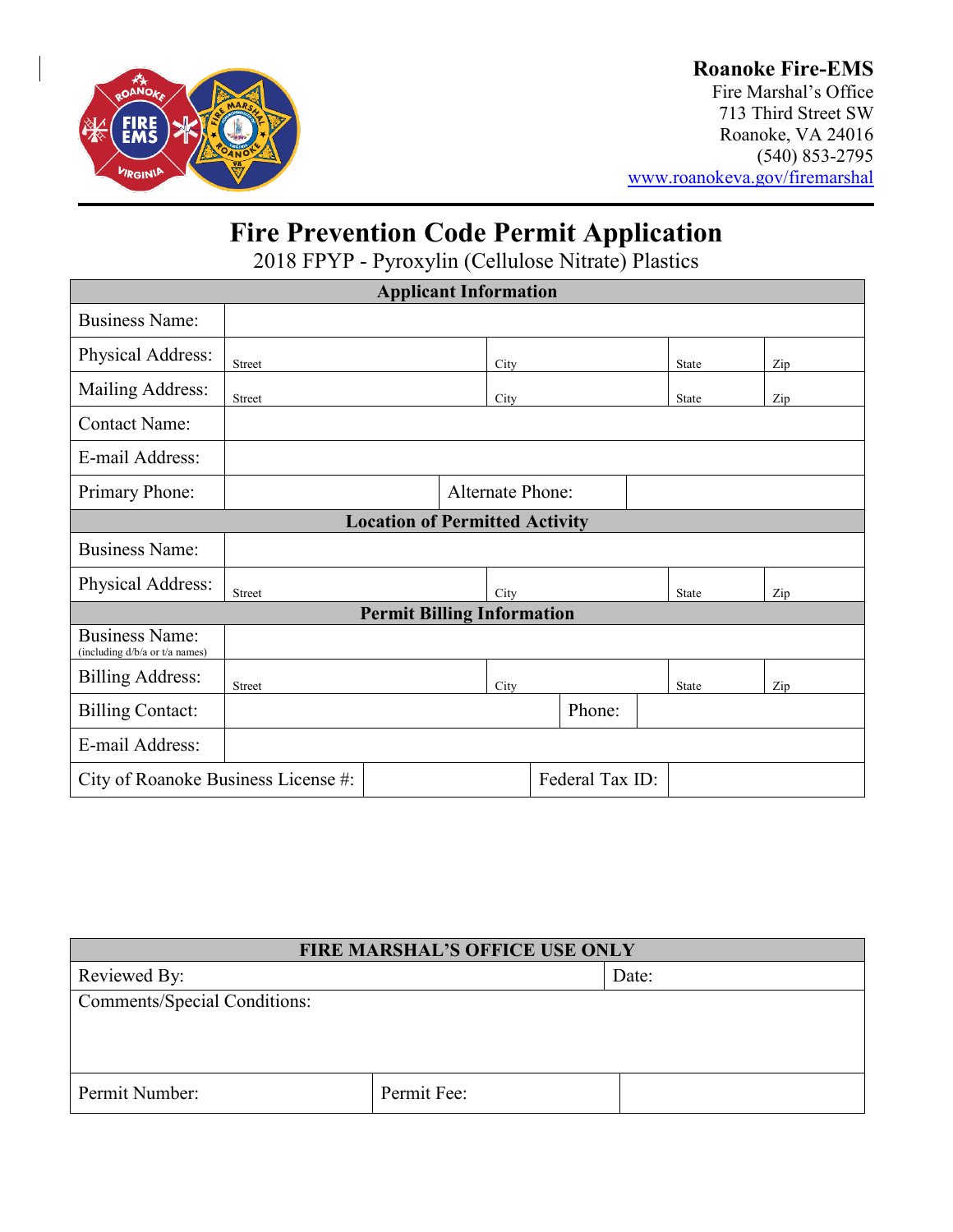Г

| <i><b>Trpphendon</b></i> Cheeming                                                                                                                                                                                                                  |
|----------------------------------------------------------------------------------------------------------------------------------------------------------------------------------------------------------------------------------------------------|
| Review of this permit application requires all of the following to be included:                                                                                                                                                                    |
| Completed Fire Prevention Code Permit Application                                                                                                                                                                                                  |
| Site Plan/Floor Plan showing:<br>1. Location of Pyroxylin (Cellulose Nitrate) Plastics<br>2. Location of Storage Rooms<br>3. Location of ALL Fire Extinguishers<br>4. Location of ALL Exits or Openings<br>5. List Types of Fire Protection System |
| SDS for Pyroxylin (Cellulose Nitrate) Plastics                                                                                                                                                                                                     |
| Safety Plan                                                                                                                                                                                                                                        |
| <b>Emergency Contact Information</b>                                                                                                                                                                                                               |
| <b>Circumstances of Application/Description of Work</b>                                                                                                                                                                                            |
|                                                                                                                                                                                                                                                    |
|                                                                                                                                                                                                                                                    |
|                                                                                                                                                                                                                                                    |
|                                                                                                                                                                                                                                                    |
|                                                                                                                                                                                                                                                    |
|                                                                                                                                                                                                                                                    |
|                                                                                                                                                                                                                                                    |
|                                                                                                                                                                                                                                                    |
|                                                                                                                                                                                                                                                    |
|                                                                                                                                                                                                                                                    |
|                                                                                                                                                                                                                                                    |
|                                                                                                                                                                                                                                                    |
|                                                                                                                                                                                                                                                    |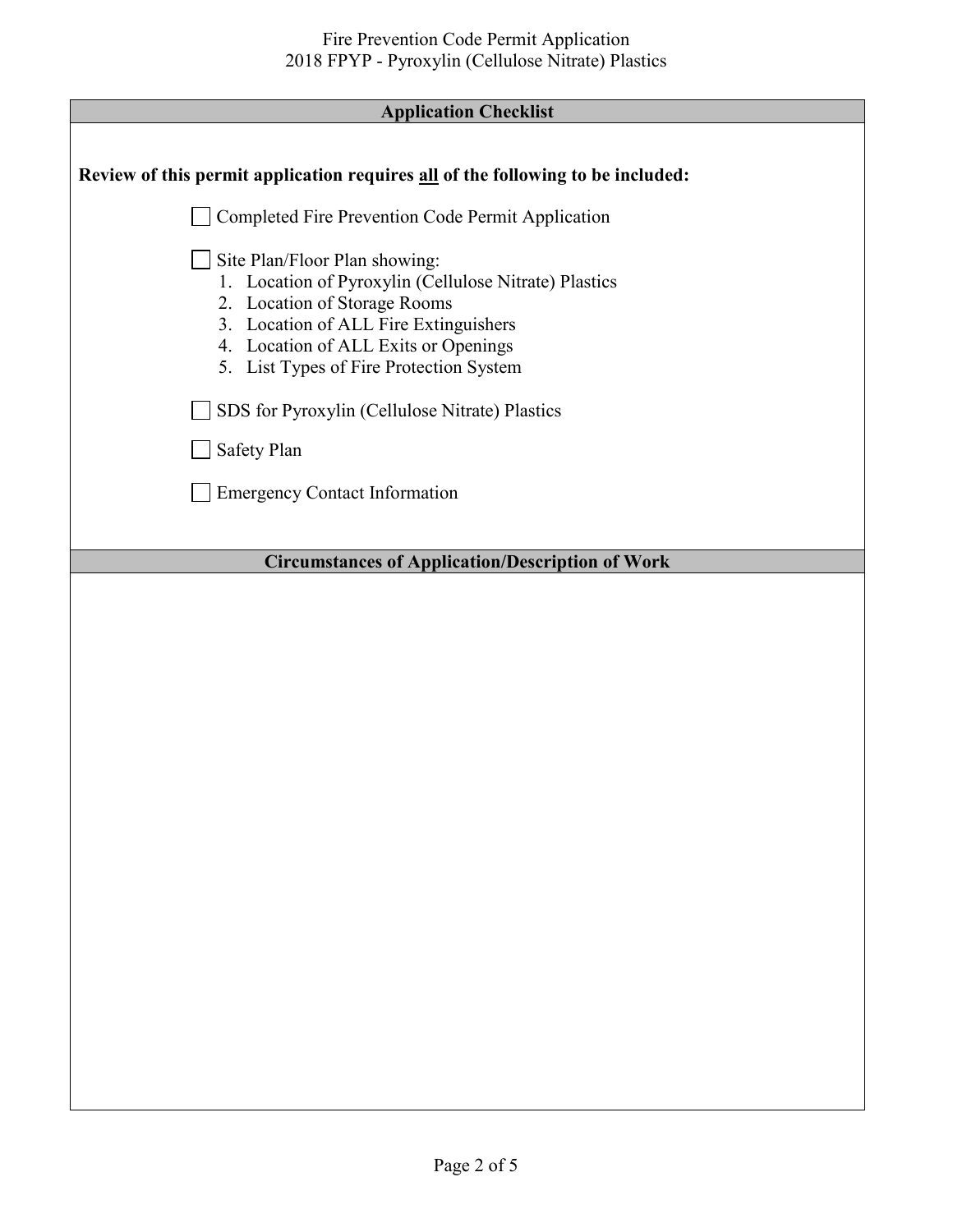#### **Permit General Conditions and Acknowledgements**

The Applicant is required to review the following provisions of the Statewide Fire Prevention Code and its referenced standards. After reviewing each provision, the Applicant must initial each item to acknowledge their review and agreement to comply with the requirement. If the requirement is not applicable to the application, the Applicant is to write N/A in place of their initials.

- Cellulose nitrate (pyroxylin) plastic articles are allowed to be placed on tables not more than 3 feet wide and 10 feet long. Tables shall be spaced at least 3 feet apart. Where articles are displayed on counters, they shall be arranged in a like manner.
- Lighting shall not be located directly above cellulose nitrate (pyroxylin) plastic material, unless provided with a suitable guard to prevent heated particles from falling.
- Cabinets in any one work-room shall not contain more than 1,000 pounds of raw material. Each cabinet shall not contain more than 500 pounds. Each compartment shall not contain more than 250 pounds.
- Cellulose nitrate (pyroxylin) plastic shall not be stored within 2 feet of heat-producing appliances, stream pipes, radiators or chimneys.
- In factories manufacturing articles of cellulose nitrate (pyroxylin) plastics, approved sprinklers and vented cabinets, vaults or storage rooms shall be provided to prevent the accumulation in workrooms of raw stock in process or finished articles.
- In workrooms of cellulose nitrate (pyroxylin) plastic factories, operators shall not be stationed closer together than 3 feet, and the amount of material per operator shall not exceed one shift's supply and shall be limited to the capacity of three tote boxes, including material waiting removal or use.
- Fire protection for the manufacturing or storage of articles of cellulose nitrate (pyroxylin) plastic in quantities exceeding 100 pounds shall be in accordance with the applicable building code.
- Source of ignition shall not be located in rooms which cellulose nitrate (pyroxylin) plastic in excess of 25 pounds is handled or stored.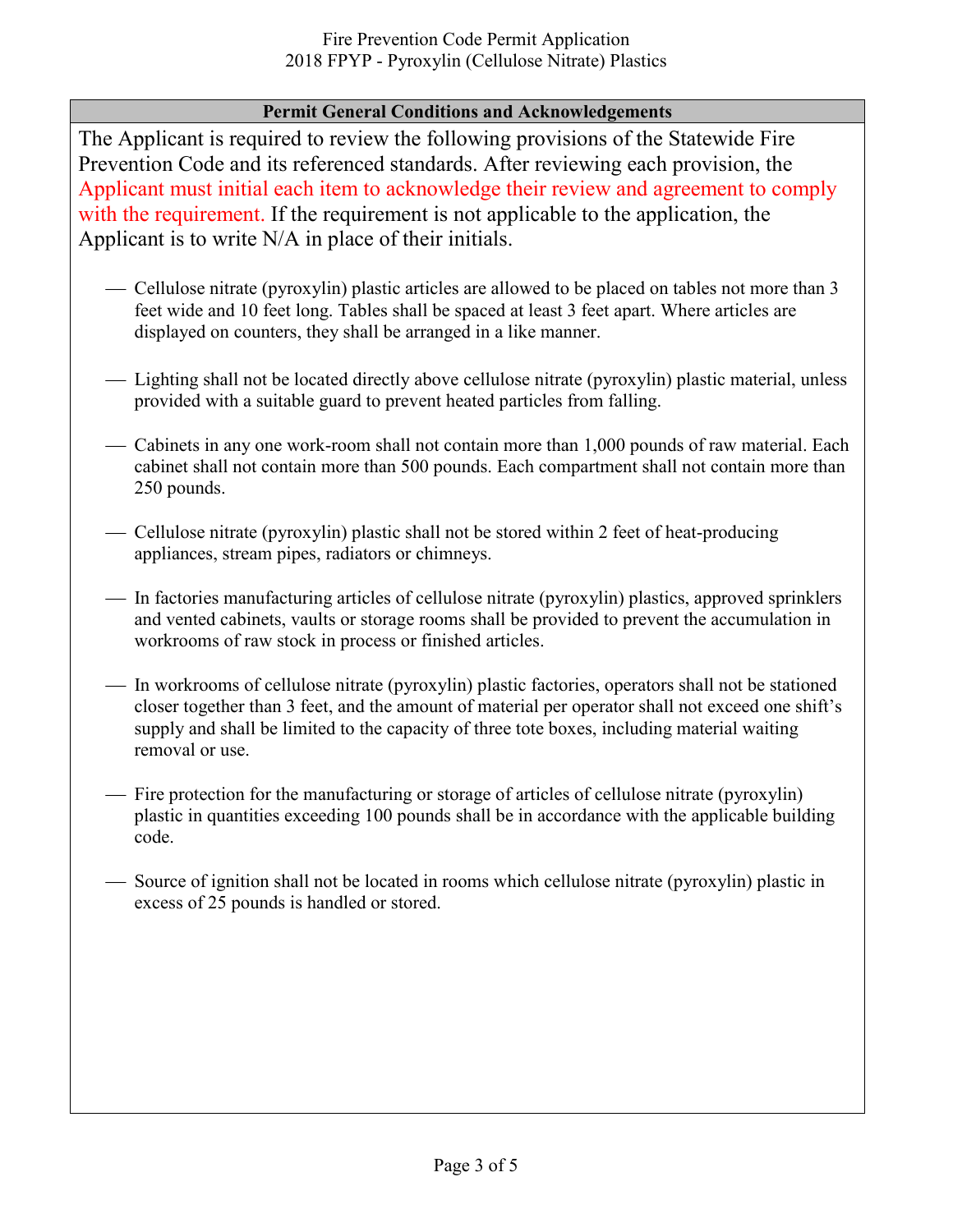#### Fire Prevention Code Permit Application 2018 FPYP - Pyroxylin (Cellulose Nitrate) Plastics

#### **Permit Certification**

By my signature below, I hereby certify that I have read and examined this application and that all of the information contained therein is true and correct. Furthermore, I certify that the proposed operations will fully comply with the requirements contained in The Virginia Statewide Fire Prevention Code and any other related laws and /or Codes. I agree to indemnify, save harmless, and defend the City of Roanoke, its agents and employees, from all claims, damages, costs, expenses, and charges, including attorney's fees, which arise out of or by reason of these operations.

I acknowledge that if a permit is issued based on this application, it shall only be valid with in the building, facility, and/or location listed on this application for the specific date(s) and time(s) for which it is issued.

I acknowledge that approval of this application does not constitute permit issuance. Permit issuance does not occur until the completion of an on-site inspection by the Roanoke Fire Marshal's Office.

I acknowledge and understand that any violations of the Virginia Statewide Fire Prevention Code and/or the requirements of this permit may result in immediate permit suspension or revocation.

I agree to indemnify, save harmless, and defend the City of Roanoke, Virginia and its agents and employees from all claims, damages, costs, expenses, and charges, including attorney's fees, which arise out of or by reason of the activities associated with this permit.

| Name:             |       |  |
|-------------------|-------|--|
| <b>Signature:</b> | Date: |  |